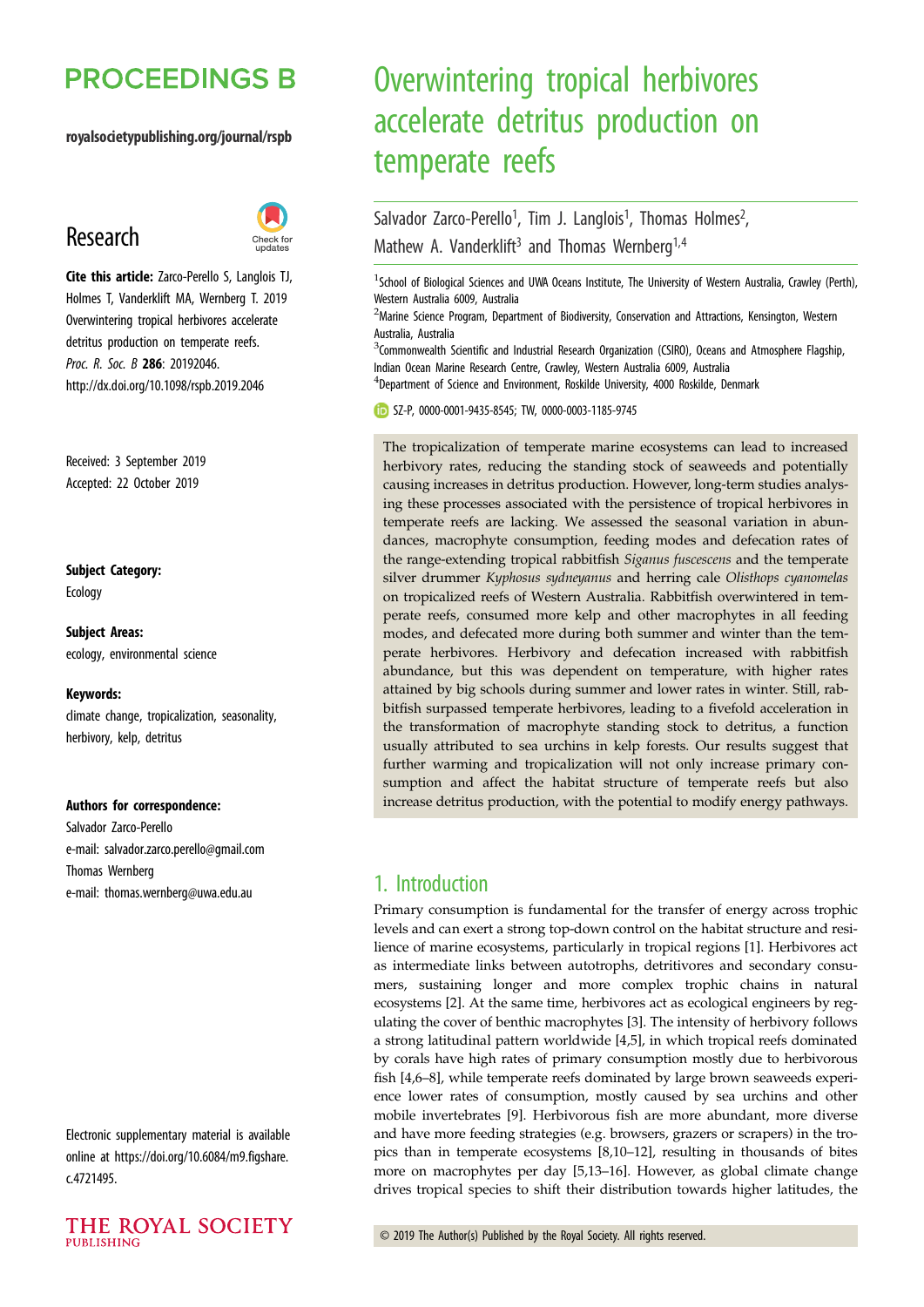guild of herbivorous fish in many temperate regions is experiencing a process of tropicalization, where the proportion of warm-water species increases and past latitudinal patterns become blurred [[17\]](#page-7-0).

Global warming is changing biodiversity configurations worldwide, causing poleward expansions of tropical species and creating new trophic interactions [\[18](#page-7-0)]. Among marine vertebrates, herbivorous fish have been some of the most successful in expanding their distribution ranges [\[17](#page-7-0)]. Tropical herbivorous fish of the families Scaridae (parrotfish), Kyphosidae (sea chubs) and Siganidae (rabbitfish) have established populations in temperate ecosystems, increasing herbivory rates and having a direct effect on the structural complexity of these habitats, reducing seaweed and increasing turf and bare rock cover in the eastern Mediterranean Sea [\[19,20](#page-7-0)], southern Japan [[21\]](#page-7-0) and temperate Australia [\[22](#page-7-0),[23\]](#page-7-0), with rabbitfish being the most successful taxon in all these regions [\[23](#page-7-0)–[25\]](#page-7-0). In addition, it has been proposed recently that the process of tropicalization can also affect temperate ecosystems indirectly by modifying the energy transfer between trophic levels [[26\]](#page-7-0). Kelp forests generate great amounts of detritus, an important source of energy [\[27](#page-7-0)]. Currently, detritus is mainly generated by erosion or detachment of kelp sporophytes [[28,29](#page-7-0)], with herbivory-derived detritus representing a small proportion and being mostly produced by sea urchins [\[27](#page-7-0),[30\]](#page-7-0). Herbivores shred macrophyte biomass and transform it into particulate detrital matter of higher nutritional value for multiple consumers [[31,32\]](#page-7-0). This process can be accelerated with the arrival of tropical herbivorous fish to temperate ecosystems by increasing the rates of defecation, with the potential of altering fluxes of biomass and the composition of the benthic community [\[30](#page-7-0),[33,34\]](#page-7-0).

Despite the socio-ecological importance that the transformation of kelp forests to turf ecosystems can have [\[35](#page-7-0),[36\]](#page-7-0), there is a lack of studies that integrally evaluate the persistence of tropical herbivores over multiple seasons, their direct and indirect effects, and the interaction between these elements in tropicalized temperate ecosystems. Research to date has been restricted to assessments of seaweed consumption during warm (summer) conditions with no evaluations of its implication in detrital inputs on the temperate ecosystems or overwintering performance [\[16,19](#page-7-0)]. Assessments of these aspects across multiple seasons are of paramount importance since temperate winters can pose severe eco-physiological challenges to tropical fish adapted to more stable warmer environments [\[37](#page-7-0),[38\]](#page-7-0). Temperature modulates the metabolic rates of fish [[39\]](#page-7-0) and consumption of macrophytes [\[40,41](#page-7-0)], and in extreme cases can lead to high mortality rates associated with physiological stress and starvation [\[42,43](#page-7-0)]. Still, some tropical herbivores seem to be extending their distribution polewards successfully, but currently it is unknown how they are performing throughout the year in temperate reefs and how it compares with their temperate competitors and pre-tropicalization stages, information necessary to understand the magnitudes of change in current and future times. In this study, we sought to answer (i) whether rabbitfish overwintered in temperate reefs and suffered changes in abundances, (ii) which was their relative importance on transforming the standing stock of kelp and other macrophytes into detritus over the seasons of the year, and (iii) how this depended on the interaction between the number of herbivorous individuals and the environmental temperature, two factors that are predicted to increase in the future on temperate reefs. To test this, we assessed over multiple years (2016–2018) the seasonal variation in the abundances of the range-shifting tropical rabbitfish Siganus fuscescens, their herbivory rates in different feeding modes and their defecation rates, and compared these with the most important kelp consumers native of temperate reefs of Western Australia: Kyphosus sydneyanus and Olisthops cyanomelas.

# 2. Methods

## (a) Location

The study was carried out at four temperate rocky reefs within Marmion Marine Park (Perth) in southwestern Australia (31°49.4 S, 115°44.0 E), where the rabbitfish S. fuscescens has established populations following a marine heatwave in 2011 [\[23\]](#page-7-0): Cow Rocks, Wreck Rock, Whitfords Rock and The Lumps. These reefs are separated from each other by  $1 \pm 0.1$  km and are characteristic of the inshore limestone reefs along the coast of southwestern Australia, having similar environmental conditions associated with depth (approx. 5 m), wave exposure (1 km from land and subject to wind and oceanic swell of up to 4 m high) and substrate (limestone rock with reef flats, reef walls, crevices and overhangs). The reefs are dominated by the kelp Ecklonia radiata and the fucoids Sargassum spp., and are surrounded by meadows of the seagrasses Posidonia sinuosa and Amphibolis spp. [[44\]](#page-7-0).

### (b) Herbivorous fish abundance and rates of herbivory

Fish abundance and herbivory rates were assessed during three consecutive years (2016, 2017 and 2018) in both the summer (November–April) and winter (July–September) seasons (summer:  $n = 19$ ; winter:  $n = 16$  days). During each sampling day at each reef, fish abundance was surveyed using stereo diver-operated video (S-DOV) before deploying bioassays of kelp filmed with remote underwater videos (RUV). Three or four  $25 \times 5$  m S-DOV transects were sampled along the ecotone between reef and seagrass, separating each transect by a minimum of approximately 10 m to ensure independence of replicates and ignoring fish appearing from behind the cameras to avoid double counting [\[45\]](#page-7-0). Using EVENTMEASURE software (SeaGIS Pty Ltd), all individual fish were counted, measured (fork length) and identified to the lowest taxonomic level possible. Fish known to be consumers of kelp were classified by climatic affinity (tropical: rabbitfish S. fuscescens; temperate: silver drummer K. sydneyanus and herring cale O. cyanomelas). Herbivory on kelp was assessed through tethered bioassays consisting of a cluster of at least nine individual approximately 15 cm long lateral blades of E. radiata attached to 0.5 m rods simulating kelp canopy. One cluster was deployed per reef at each sampling day, representing one independent sampling unit. Tethers were deployed within the typical feeding time frame of diurnal herbivorous fish, from the morning until the afternoon (8.00–16.00 h) [[46](#page-8-0)] and filmed for 3–4 h with GoPro cameras to identify the species responsible for the consumption of kelp, their relative abundances (MaxN), their bite rates on kelp (bites  $h^{-1}$ ) and defecation rates (faeces  $h^{-1}$ ). During winter of 2018 (September), we deployed additional kelp tethers for 3 days to test if consumption rates would increase under a higher timeframe of exposure. In addition to herbivory on tethered kelps, bites on other macrophytes attached to the substratum and drifting in the water column were also registered during RUV analyses (e.g. kelp, seagrass, Sargassum spp., Ulva spp., Hypnea spp.). We identified the species of fish feeding and classified their herbivory modes as: browsing (substrateattached macrophytes, including kelp tethers), kelp browsing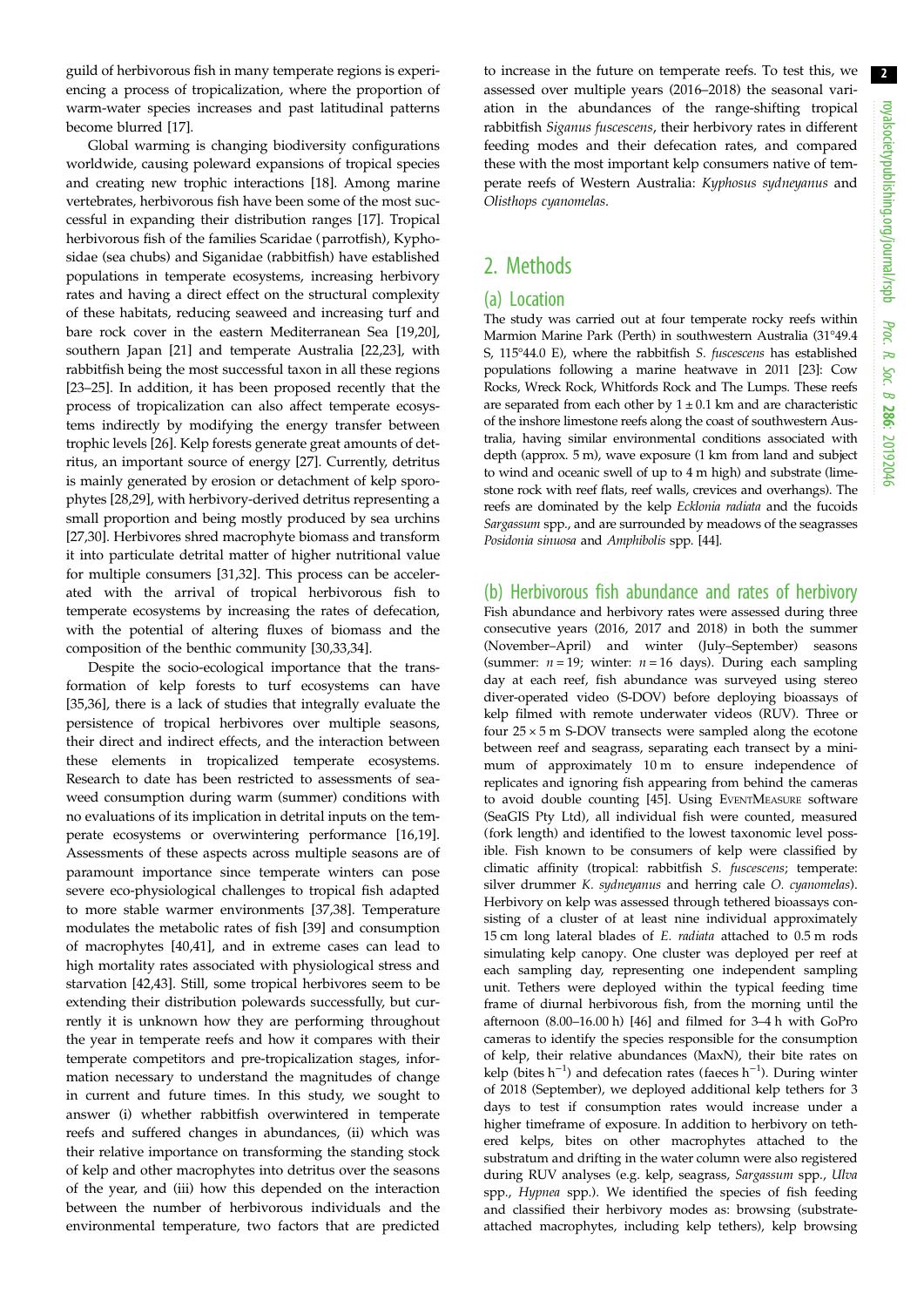(attached E. radiata), drifting (non-attached macrophytes) and total herbivory (browsing + drifting consumption).

Kelp lateral blades of bioassays were pressed between a white background and a Perspex glass and photographed before and after deployment. The photographs of kelp were analysed using the software IMAGEJ (rsb.info.nih.gov/ij/) to calculate the area consumed per time  $(cm<sup>2</sup> h<sup>-1</sup>)$  [\[23,44](#page-7-0)[,47\]](#page-8-0). This was transformed to biomass  $(g h^{-1})$  using a linear area-weight regression. Herbivory and defecation rates were standardized for each species of the main kelp consumers (tropical rabbitfish: S. fuscescens and temperate silver drummers: K. sydneyanus). Bite rates estimates were multiplied by weight-specific bite sizes (cm<sup>2</sup>), calculated from bite size-weight regressions using bite measures from specimens of both species donated by the Department of Primary Industries and Regional Development (Fisheries Research) and recreational fishermen (electronic supplementary material), while defecation rates were multiplied by the mean weight of each species calculated from the corresponding S-DOV carried out immediately before each herbivory assay [\[48\]](#page-8-0). Underwater temperature data for each reef were recorded in situ during the fish and herbivory surveys using HOBO data loggers. The full dataset used for analyses is accessible from the Dryad Digital Repository [[49](#page-8-0)].

#### (c) Statistical analyses

We used mixed-effects linear regression analyses to evaluate (i) the effect of temperature on the abundance (S-DOV and MaxN) of tropical and temperate herbivorous fish, and the effect of both temperature and herbivorous fish abundance on (ii) kelp consumption rates, (iii) drift consumption rates and (iv) defecation rates of S. fuscescens and K. sydneyanus. Changes in fish abundance were evaluated with negative binomial generalized linear mixed models using the R package glmmTMB [\[50\]](#page-8-0). Fish herbivory and defecation rates were analysed with linear mixed-effects models (LMEM) with the R package nlme [\[51\]](#page-8-0). Since the effect of multiple unmeasured factors in the natural environment can affect the phenomena of interest and increase the frequency of low values, masking the true effect of explanatory variables, we applied linear quantile mixed-effects regressions (LQMM) to the 90th percentile of the response distribution using the R package lqmm in addition to regressions based on the conditional mean of the response variables [\[52\]](#page-8-0). The use of quantile regression in ecological studies has increased since it is a more robust technique than the more common ordinary least-squares approach and it allows a more complete analysis of the relationships between variables [[53](#page-8-0)]. In all regressions, we included random intercepts based on reefs and years, but for herbivory and defecation rates, we also included random slopes based on herbivorous fish abundance. Models with different structure of the random components were compared and the best was chosen based on AIC, BIC, likelihood-ratio test and graphical examination of predictions versus observations. Overdispersion, normality and homogeneity of the residuals of LMEM were assessed with histograms and fitted versus predicted scatterplots. When assumptions were not met, data were log transformed. In the case of statistically significant effects of explanatory variables, we used the R package sjPlot to graph the model predictions [[54](#page-8-0)]; temperature was plotted as the moderator variable based on mean (18.59°C) and ±s.e. values (20.85 and 16.33°C). The R code of these analyses is provided in electronic supplementary material.

# 3. Results

## (a) Persistence during winter

Rabbitfish were present at temperate reefs in all surveys. There was no significant relationship between herbivorous fish abundance and temperature [\(figure 1\)](#page-3-0). However, all herbivorous fish species were present in higher average abundances during summer, with tropical rabbitfish being the most abundant (MaxN:  $25.8 \pm 8.1$ ; S-DOV:  $12 \pm 4$  individuals  $125 \text{ m}^{-2}$ , mean  $\pm$  s.e.), followed by silver drummers (MaxN:  $10.2 \pm 4.4$ , S-DOV:  $3.5 \pm 1.4$  individuals  $125 \text{ m}^{-2}$  and herring cale (MaxN: 0.4 ± 0.6, S-DOV: 0.4 ± 0.2 individuals 125 m−<sup>2</sup> ). Rabbitfish remained present during winter in waters as cold as 16°C, forming schools (MaxN: 17.3 ± 7.2, S-DOV: 5.8 ± 2.7 individuals  $125 \text{ m}^{-2}$ ) of similar abundance as silver drummers (MaxN: 7 ± 3.1, S-DOV: 4.1 ± 1.4 individuals 125 m−<sup>2</sup> ) but greater than herring cale (MaxN:  $0.3 \pm 0.1$ , S-DOV:  $0.25 \pm 0.2$ individuals 125 m−<sup>2</sup> ) [\(figure 1](#page-3-0)). Rabbitfish average fork length was  $28.5 \pm 1.5$  cm (min: 20.5 cm and max: 38.5 cm), while silver drummer average length was  $43.2 \pm 9.1$  cm (min: 18 cm and max: 72.5 cm). Silver drummers had larger bite area than rabbitfish by three times within their comparable weight range (i.e. 200–400 g) and six times larger at bigger sizes (approx. 7300 g) (electronic supplementary material).

#### (b) Primary consumption rates

Temperate and tropical herbivorous fish consumed kelp at higher rates in the warmest temperatures of summer (max T: 22°C) than in the lower temperatures in winter (min T: 16°C). Rabbitfish total consumption rate during summer was  $244 \pm 65$  cm<sup>2</sup> h<sup>-1</sup> (mean  $\pm$  s.e.) from 18 092 total bites (426 bites h<sup>-1</sup>), while in winter, the average rate was  $7.4 \pm$ 7.4 cm<sup>2</sup> h<sup>-1</sup> from 979 total bites (15.3 bites h<sup>-1</sup>). In comparison, silver drummers consumed macrophytes at a rate of  $45.6 \pm 22$  cm<sup>2</sup> h<sup>-1</sup> in summer (715 bites: 21.2 bites h<sup>-1</sup>) and  $1.7 \pm 1.6$  cm<sup>2</sup> h<sup>-1</sup> in winter (69 bites: 1.1 bites h<sup>-1</sup>). Herring cale had the lowest consumption rates with only 83 bites (1.6 bites h−<sup>1</sup> ) in all summer surveys and zero consumption during winter [\(figure 2\)](#page-3-0).

Rabbitfish browsing was 37 times higher during summer  $(223 \pm 64 \text{ cm}^2 \text{ h}^{-1})$  than during winter  $(6 \pm 5.9 \text{ cm}^2 \text{ h}^{-1})$ . Similarly, although at lower rates, browsing by silver drummer was 26 times higher during summer  $(42 \pm 22 \text{ cm}^2 \text{ h}^{-1})$  than in winter  $(1.7 \pm 1.6 \text{ cm}^2 \text{ h}^{-1})$ . Herring cale browsing was equivalent to their total consumption (electronic supplementary material). Browsing was observed in seagrass, Sargassum and kelp. Seagrass was only consumed by rabbitfish in summer  $(4.6 \pm 2.7 \text{ cm}^2 \text{ h}^{-1})$ . Short thalli of *Sargassum* were mainly consumed by rabbitfish during both seasons (summer:  $36.4 \pm 22.4 \text{ cm}^2 \text{ h}^{-1}$ , winter:  $0.15 \pm 0.15 \text{ cm}^2 \text{ h}^{-1}$ ), while silver drummer  $(0.8 \pm 0.8 \text{ cm}^2 \text{ h}^{-1})$  and herring cale (45 bites:  $0.8 \pm 0.8$  bites h<sup>-1</sup>) only consumed it during summer at lower rates. Consumption of kelp (tethered E. radiata) accounted for 82% of the total browsing. Rabbitfish bit kelp 13 020 times and on average consumed 32 times more in summer  $(182 \pm 67 \text{ cm}^2 \text{ h}^{-1})$  than during winter  $(5.7 \pm$ 5.6 cm<sup>2</sup> h<sup>-1</sup>). Silver drummer bit kelp 616 times and consumed 24 times more kelp in summer  $(41 \pm 23.5 \text{ cm}^2 \text{ h}^{-1})$ than in winter  $(1.7 \pm 1.6 \text{ cm}^2 \text{ h}^{-1})$ . Herring cale were rarely seen and only bit kelp 35 times during one survey in summer (0.75 ± 0.75 bites  $h^{-1}$ ). In terms of biomass, total consumption of tethered kelp in summer amounted to  $529.5$  g, equivalent to  $10.4 \pm 3.1$  g h<sup>-1</sup> (mean ± s.e.); while in winter, total consumption was 37.7 g, equivalent to  $0.6 \pm 0.5$  g h<sup>-1</sup>. This was further confirmed with the results of 3-day tether deployments during winter of 2018 that yielded consumption values of 2.3  $\text{g h}^{-1}$ .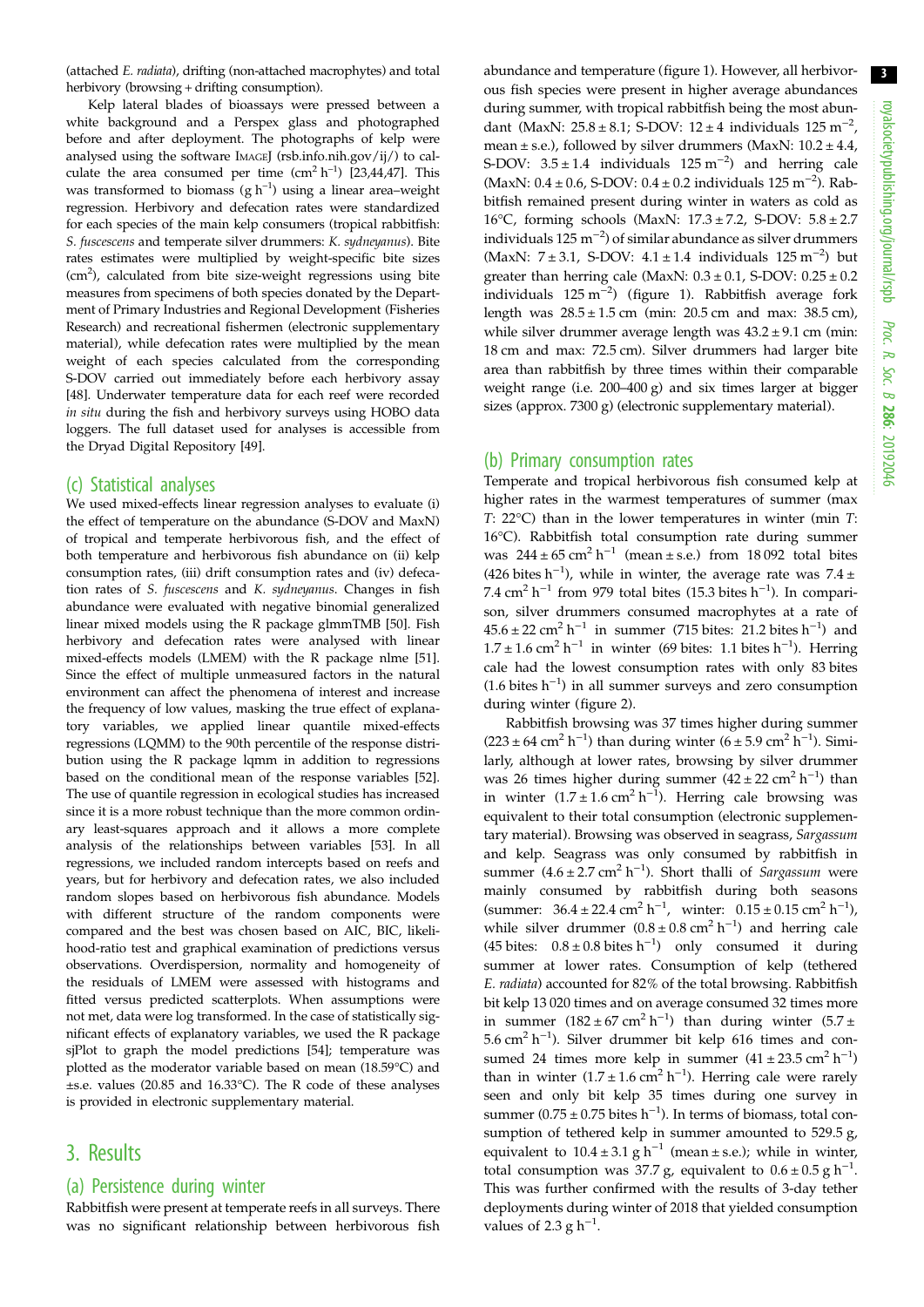<span id="page-3-0"></span>

Figure 1. Relationship between the abundance of  $(a, c)$  tropical (S. fuscescens) and  $(b, d)$  temperate herbivorous fish (O. cyanomelas and K. sydneyanus) and temperature changes through the year from  $(a,b)$  RUV and  $(c,d)$  S-DOV. Regressions to the 0.9 quantile (upper dashed line) and the mean (lower dashed line) were nonstatistically significant ( $p > 0.5$ ). (Online version in colour.)



**Figure 2.** Rates of different modes of herbivory (mean  $\pm$  s.e.) by tropical (S. fuscescens) and temperate (K. sydneyanus) herbivorous fish during winter (17–16°C) and summer (19–21°C) in temperate reefs of southwestern Australia. (Online version in colour.)

Kelp consumption rates were correlated with rabbitfish abundance with a significant interaction with temperature [\(figure 3](#page-4-0)a; LQMM<sub>0.9</sub>,  $p < 0.0001$ ; LMEM,  $t_{28} = 5.18$ ,  $p <$ 0.0001). Kelp consumption at 16°C during winter was low despite the presence of abundant rabbitfish schools of up to 50–80 individuals, registering a maximum consumption of

119 cm<sup>2</sup> h<sup>-1</sup>. By contrast, similar rabbitfish abundance in summer (19–21°C) was associated with kelp consumption rates of 782 cm<sup>2</sup> h<sup>-1</sup> ([figure 3](#page-4-0)a). Consumption by silver drummers was not correlated with their abundance or with temperature, although the higher rates of consumption occurred at higher temperatures [\(figure 3](#page-4-0)b). Thus, although temperate herbivores consumed more kelp biomass per bite, they had lower net consumption rates than tropical rabbitfish, which had fivefold higher bite rates and up to threefold higher net consumption ([figure 3](#page-4-0)).

While browsing accounted for most of the total herbivory registered during all surveys (89%), we also registered a considerable number of bites on seaweeds drifting in the water column, a behaviour and ecological function generally disregarded in the ecological literature of fish herbivory. This accounted for 11% of the total primary consumption, with rabbitfish largely responsible for this mode of herbivory, consuming green, red and brown seaweed (i.e. *Ulva* spp., *Hypnea* spp., Sargassum spp., Dictyopteris spp. and kelp). Neither rabbitfish abundance nor temperature were significantly correlated with drift consumption, although most of the consumption was observed in summer (LQMM<sub>0.9</sub>,  $p = 0.9148$ ; LMEM,  $t_{28} = 0.33$ ,  $p = 0.7418$ ). In contrast with browsing, the highest rates of drift consumption were recorded when abundances of rabbitfish were low; the total number of bites recorded in summer were 1942 bites  $(21.4 \pm 7 \text{ cm}^2 \text{ h}^{-1})$ , in contrast with 202 bites during winter  $(1.5 \pm 1.5 \text{ cm}^2 \text{ h}^{-1})$ [figure 3](#page-4-0)c). No significant interaction was found between silver drummer abundance and temperature on their drifting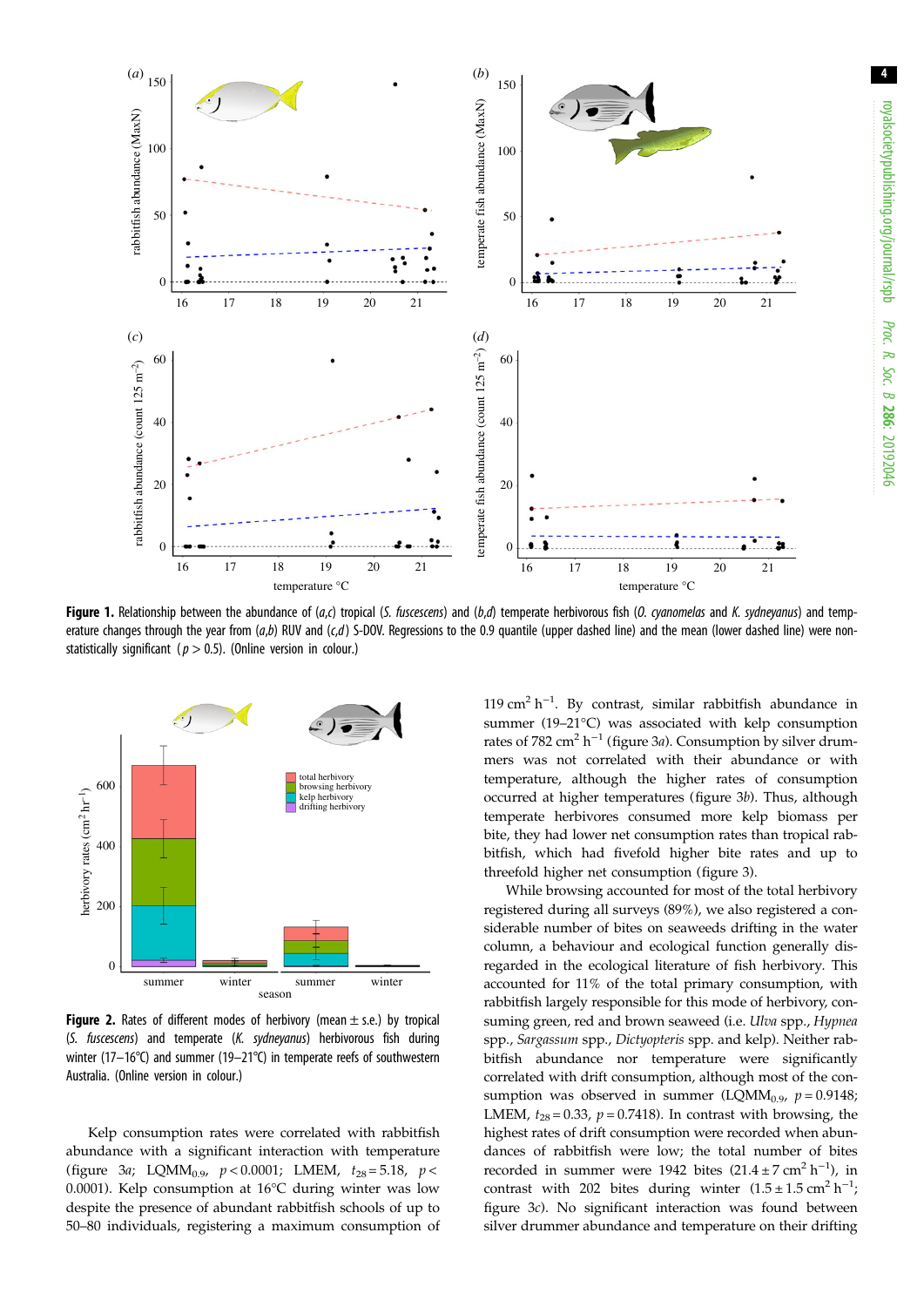<span id="page-4-0"></span>

Figure 3. Relationship between (a,b) kelp consumption and (c,d) drifting herbivory rates (e.g. *Ulva* spp. and *Hypnea* spp.) with temperature and abundances of herbivorous fish. (a) Regressions (CI = 95%) of kelp consumption based on a significant interaction between abundance of tropical rabbitfish (S. fuscescens) and temperature (mean  $\pm$  s.e.). (b) Relationship between kelp consumption, abundance of temperate silver drummers (K. sydneyanus) and temperature. (c) Relationship between drifting herbivory, rabbitfish abundance and temperature. (d) Relationship between drifting herbivory, abundance of silver drummers and temperature. (Online version in colour.)

herbivory rates  $(LQMM_{0.9}, p = 0.1098; LMEM, t_{28} = 2.0,$  $p = 0.055$ ); their consumption was only observed during summer at low frequency  $(3.4 \pm 2 \text{ cm}^2 \text{ h}^{-1}$ : 87 bites).

### (c) Defecation rates

Defecation during summer accounted for 94.5% (i.e. 294) of all the observed defecations during our study, with the majority of these being from rabbitfish (97%) and the rest from silver drummer (2.3%), with no faeces registered from herring cale. Defecation rates of rabbitfish had a significant interaction between their abundances and temperature [\(figure 4](#page-5-0)a; LQMM<sub>0.9</sub>,  $p < 0.0001$ ; LMEM,  $t_{28} = 3.85$ ,  $p =$ 0.0006), and were strongly correlated with their total bite rates ( $p < 0.001$ ). Defecation rates of silver drummers were not related with their abundances, but were correlated with temperature ([figure 4](#page-5-0)b; LQMM<sub>0.9</sub>,  $p = 0.005$ ) and bite rates  $(p < 0.001)$ . Thus, as bite rates decreased with temperature during winter we registered less defecations from all species (figure  $4c,d$ ). Defecation rates weighted by fish biomass showed that rabbitfish produced eight times more faeces on average (2.75 ± 0.6 faeces kg h<sup>-1</sup>, 6 ± 1.27 faeces h<sup>-1</sup>) than silver drummers in warm conditions (0.34 ± 0.17 faeces kg h<sup>-1</sup>: 0.2 ± 0.1 faeces h−<sup>1</sup> ). In winter, defecation rates were lower; however, rabbitfish still produced five times more detritus  $(0.07 \pm$ 0.07 faeces kg h<sup>-1</sup>; 0.23 ± 0.23 faeces h<sup>-1</sup>) than silver drummers  $(0.014 \pm 0.014$  faeces kg h<sup>-1</sup>,  $0.01 \pm 0.01$  faeces h<sup>-1</sup>).

# 4. Discussion

Our study investigated the ecological functions of tropical rabbitfish in their new temperate ecosystems (consumption of macrophytes and its transformation to detritus biomass) relative to native temperate herbivores and analysed its variability through time according to key biological (abundance) and environmental variables (temperature). We found that rabbitfish persisted through the years, even during temperatures as low as 16°C, overwintering in similar abundance as their most important temperate competitors, silver drummers. Highly mobile fish species can relocate to more favourable thermal environments if they are suffering from thermal stress (i.e. behavioural thermoregulation) [\[38](#page-7-0)]. However, rabbitfish did not seem to migrate to warmer environments and did not suffer significant declines in population size. Although not reported elsewhere, this could be the same case for populations of rabbitfish inhabiting temperate reefs in Japan (S. fuscescens [[55,56\]](#page-8-0)), the Mediterranean Sea (Siganus luridus and Siganus rivulatus [[24\]](#page-7-0)) and eastern Australia (S. fuscescens [[57\]](#page-8-0)), where their distributions have expanded.

Rabbitfish populations seem to be well established in the kelp forests of Western Australia. However, their persistence in the future will depend on their recruitment success. Siganus fuscescens has expanded its distribution polewards in Western Australia since 2011, aided by an extreme marine heatwave that intensified the transport of tropical waters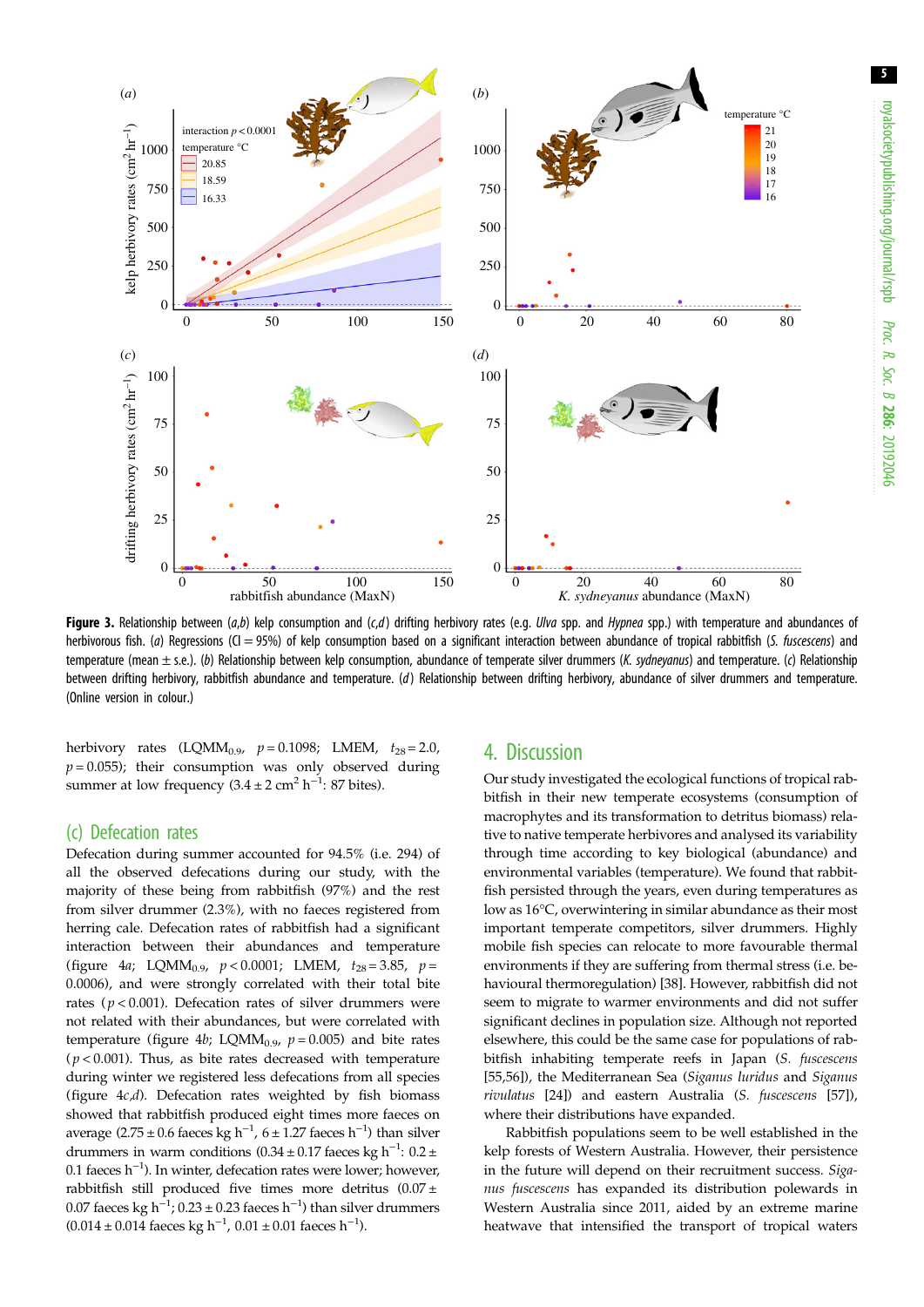<span id="page-5-0"></span>

Figure 4. Relationship between defecation rates, abundance, temperature and total herbivory rates of  $(a,c)$  tropical and  $(b,d)$  temperate herbivorous fish. (a) Regressions (CI = 95%) of defecation rates of tropical rabbitfish (S. fuscescens) with a significant interaction between their abundance and temperature (mean  $\pm$  s.e.). (b) Relationship between defecation rates of temperate silver drummers (K. sydneyanus), their abundance and temperature. (c) Relationship between total herbivory rates and defecation rates of rabbitfish. (d) Relationship between total herbivory rates and defecation rates of silver drummers.

towards higher latitudes [[58](#page-8-0)]. Their presence in temperate environments has been reported during summers of subsequent years, including schools of juveniles, suggesting successful reproduction and recruitment events in their new temperate habitats [\[59](#page-8-0)]. All the rabbitfish observed during our S-DOV and RUV surveys were mature individuals (greater than 20 cm FL). However, on two occasions during the summer of 2016, we observed schools of juveniles roaming through seagrass and kelp beds adjacent to our survey sites (electronic supplementary materials). Breeding activity of tropical species in temperate ecosystems has been reported for some species, but currently, it is considered uncommon in a global context [[60](#page-8-0)]. To our knowledge, rabbitfish are the only group of tropical herbivores documented as reproductively active at high latitudes [[61](#page-8-0)]. Siganus fuscescens can recruit to kelp forests [\[62\]](#page-8-0), indicating that temperate reefs are suitable for juveniles. Nevertheless, thermal tolerance is narrower in juvenile stages and extreme low temperatures can cause high rates of mortality [\[42,43\]](#page-7-0). For instance, many juvenile tropical fish appear during the summer in temperate reefs of eastern Australia, but most of them are not able to overwinter in the southernmost regions (e.g. Merimbula) [[63\]](#page-8-0). High mortality caused by cold spells has been reported for rabbitfish populations; however, well-established and interconnected populations seem to be highly resilient, recovering in a short period of time when warmer conditions return [[64](#page-8-0)].

Primary consumption and detritus production rates have been increased by rabbitfish throughout the year. The metabolic rates and energetic requirements of ectotherm organisms follow a positive exponential relationship with the environmental temperature [[38](#page-7-0)]. Accordingly, consumption of macrophytes by fish fluctuates through the seasons of the year [[40,41](#page-7-0)] and along latitudinal thermal gradients (18– 27°C) [\[12](#page-7-0)]. Feeding trials in aquarium experiments have shown that low temperatures decrease consumption rates (e.g. surgeonfish, 20–24°C) [[65](#page-8-0)–[67](#page-8-0)] until a threshold is reached and individuals cease to feed (e.g. damselfish, 17–18.6°C) [\[39](#page-7-0)]. Herbivory by rabbitfish was higher in summer and although it decreased during winter, it remained fivefold higher than silver drummers, their most important local competitors. Similarly, we found that tropical rabbitfish were the main producers of faeces, having five- to eightfold higher defecation rates than silver drummers during winter and summer. Despite having smaller bite sizes than temperate herbivores, rabbitfish achieved a higher consumption efficiency as a function of higher bite rates. Although the bigger size of silver drummers suggest a high food intake for maintenance, larger animals tend to have lower feeding rates [[68\]](#page-8-0), as has been constantly described for this species in the region [\[44](#page-7-0),[47\]](#page-8-0). Similarly, herbivory rates by odacids have been lower than tropical fish in past studies, agreeing with our results regarding herring cale [\[69](#page-8-0)]. In contrast with past studies of rabbitfish herbivory in the Mediterranean Sea, where the native fish Sarpa salpa had a bigger impact on macrophytes during summer [\[19](#page-7-0)], our results suggest that rabbitfish can exert higher ecological impacts in temperate reefs throughout the year despite the reductions in herbivory during winter, since although net production of kelp in the region is positive during summer, kelp forests lose biomass during winter due to high rates of erosion [[29\]](#page-7-0).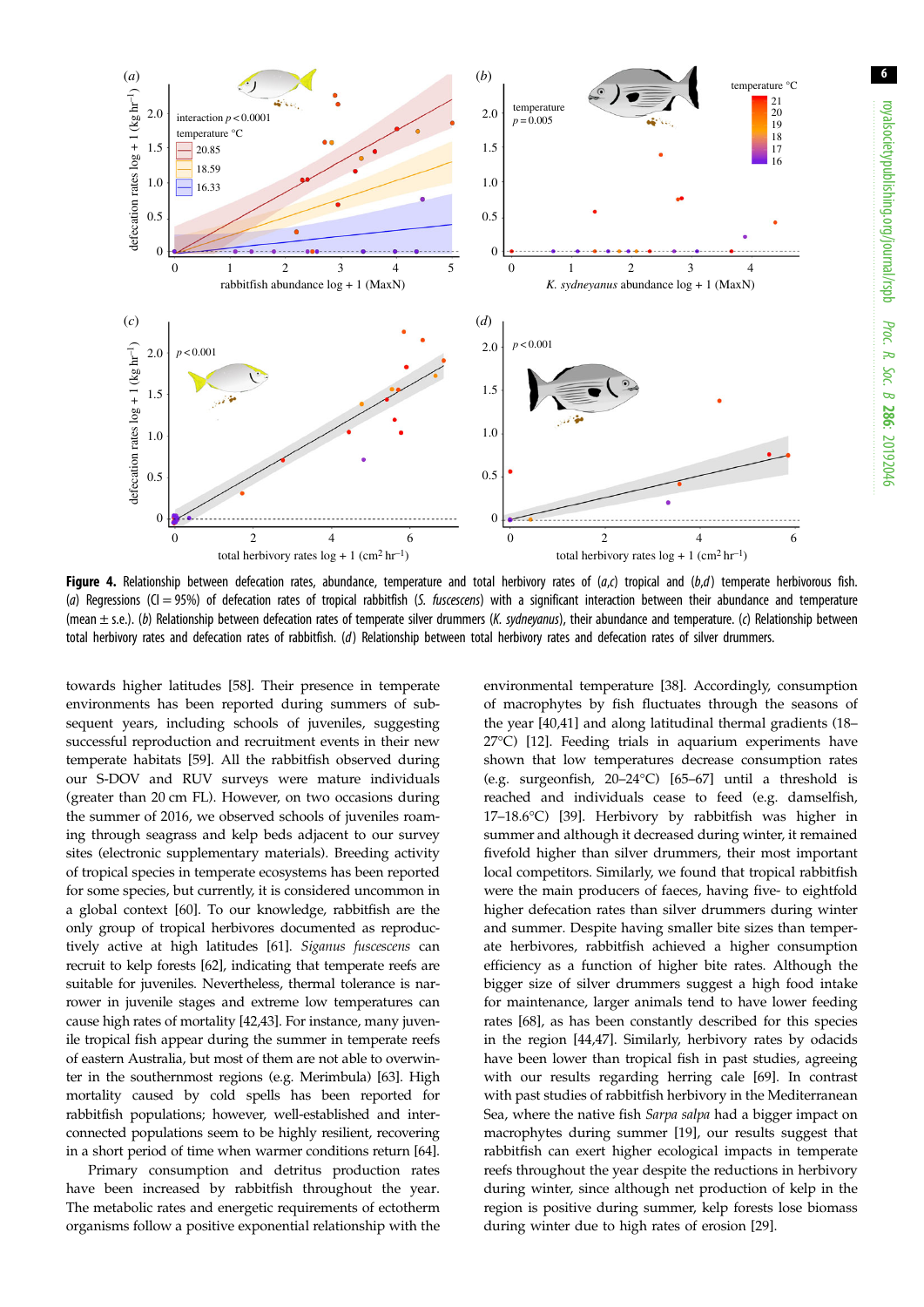<span id="page-6-0"></span>Siganus fuscescens had the most flexible diet and was the most important herbivorous fish on all feeding modes. Rabbitfish browsed the most on kelp and sargassum, was the only species that consumed seagrass, and in addition to macrophytes, they can be avid consumers of cnidarians [\[70](#page-8-0),[71\]](#page-8-0). While they are usually categorized within one functional group, it is now known that they can be browsers [\[57](#page-8-0),[72\]](#page-8-0) and grazers [[16,19](#page-7-0)]. Our research adds an additional category to their feeding flexibility: drifting herbivory. We showed that 11% of herbivory was on detached macrophytes, demonstrating that herbivory by fish is more complex in temperate reefs than has generally been described. In tropical reefs, drifting herbivory has rarely been considered [\[73](#page-8-0)], probably because detached macrophytes are either small or rare and the process itself might not be critical for reef resilience [\[74](#page-8-0)]. By contrast, consumption of detached macrophytes is recognized as an important process on temperate reefs [\[27](#page-7-0),[47\]](#page-8-0) and temperate seagrass beds [[44\]](#page-7-0). Here, we observed rabbitfish consuming significant amounts of a diverse array of drifting seaweed in the water column, a herbivory mode not previously associated with them [\[74](#page-8-0)]. The ecological implications of drifting herbivory are important, since it implies that consumption of standing stock seaweed is reduced, alleviating the impact on the habitat structure, and retaining biomass that otherwise would have been transported elsewhere, reducing the export of biomass and nutrients to inter-connected ecosystems [\[75](#page-8-0)].

Our study quantitatively modelled the interactions between changes in temperature, abundance of tropical herbivores and their rates of herbivory and defecation in temperate reefs. Based on our models and evidence of poleward migrations of tropical species [[17\]](#page-7-0), future increases in temperature and abundance of tropical herbivores due to climate change could further accelerate the transformation of macrophyte standing stocks to detritus biomass, altering historical ecological patterns and functioning of temperate reefs [\[26](#page-7-0)]. For instance, these analyses imply that a rise in temperature of 2°C, as predicted for the region of study by the end of the century under a business as usual scenario [\[76](#page-8-0)], could increase consumption and defecation rates of abundant schools of rabbitfish threefold on average. Currently, herbivory-mediated detritus of kelp in temperate reefs is low compared with erosion-generated detritus [[28\]](#page-7-0) and is mainly produced by sea urchins [[27\]](#page-7-0) with herbivorous fish playing a secondary role [\[69](#page-8-0)]. The increase in rates of herbivory and defecation by rabbitfish observed in our study suggest that this paradigm is already changing in temperate ecosystems with tropicalized herbivorous communities. Rabbitfish faeces sink to the seafloor within the vegetation, where the nutrients are likely to be recycled by a myriad of organisms. Marine herbivores shred macrophytes and enrich them in organic nutrients and minerals in their passage through the digestive system [[30,34\]](#page-7-0), and once released, these could enter the microbial food web and be consumed by detritivorous organisms and higher trophic levels [[31,33](#page-7-0)[,77,78](#page-8-0)]. Further research into the detailed pathways that tropical fish faeces could follow in temperate foodwebs is necessary to assess their specific impact in the ecosystem.

Through seasonal surveys and feeding assays across 3 years, our study provides new knowledge about the persistence of range-expanding tropical rabbitfish and their capacity to modify trophic processes in temperate reefs. We showed that rabbitfish populations in southwestern Australia are able to withstand winter temperatures, remaining in the area with approximately similar abundances as in summer months. Rabbitfish consumed more kelp, fed from more species of macrophytes on all feeding modes and produced more faeces throughout the year than their temperate competitors. Rabbitfish browsed intensively in abundant schools but when they roved in small groups, they also consumed multiple drifting seaweeds, a novel herbivory mode for this tropical herbivores. We report rabbitfish defecation rates for the first time in temperate ecosystems and found that they are accelerating significantly the herbivory-derived detritus in the ecosystem, a function usually attributed to sea urchins. Our study highlights that the ecological implications of herbivory in kelp forests go beyond the sole process of reducing the cover of primary producers, representing the transformation of the ecological function of macrophyte biomass from habitat providers to nutrient sources for other trophic groups as detritus. Predicted warming and increases in abundance and diversity of tropical herbivorous fish in the future due to climate change are likely to accelerate this process, with the potential to gradually drive temperate reefs to canopy-free states. This will depend on the specific relationship through time between the net primary consumption and net primary production of temperate reefs in different parts of the world.

Ethics. Permits for seaweed collection and operation within Marine Parks of Western Australia were granted by the Department of Biodiversity, Conservation and Attractions (SW019107) and the Department of Primary Industries and Regional Development (Exemption No. 3050). Ethics approval to conduct fieldwork involving animals was granted by the University of Western Australia (F77574).

Authors' contributions. S.Z.-P. and T.W. conceived the study and acquired the funding; S.Z.-P. and T.W. collected the field data; S.Z.-P. analysed the data and wrote the paper. All authors contributed to drafting the manuscript and gave final approval for publication.

Competing interests. We declare we have no competing interests.

Funding. This work was funded by the Australian Research Council (grant no. DP170100023); the Hermon Slade Foundation (grant no. HSF13-13) and the Holsworth Wildlife Research Endowment (grant no. RA/1/411/101).

Acknowledgements. We thank N. Bosch, S. Bell, H. Denham, M. Moustaka, Y. Mulders, A. Pessadorrona, F. Ribeiro and H. Zu for assistance in field operations and the anonymous reviewers whose criticism and suggestions greatly improved this manuscript.

# **References**

1. Steneck RS, Bellwood DR, Hay ME. 2017 Herbivory in the marine realm. Curr. Biol. 27, R484–R489. [\(doi:10.1016/j.cub.2017.](http://dx.doi.org/10.1016/j.cub.2017.04.021) [04.021](http://dx.doi.org/10.1016/j.cub.2017.04.021))

2. Bertness MD, Brisson CP, Coverdale TC, Bevil MC, Crotty SM, Suglia ER. 2014 Experimental predator

Data accessibility. The full dataset used for analyses is accessible from the Dryad Digital Repository: [https://doi.org/10.5061/dryad.](https://doi.org/10.5061/dryad.tx95x69sg) [tx95x69sg](https://doi.org/10.5061/dryad.tx95x69sg) [[49](#page-8-0)].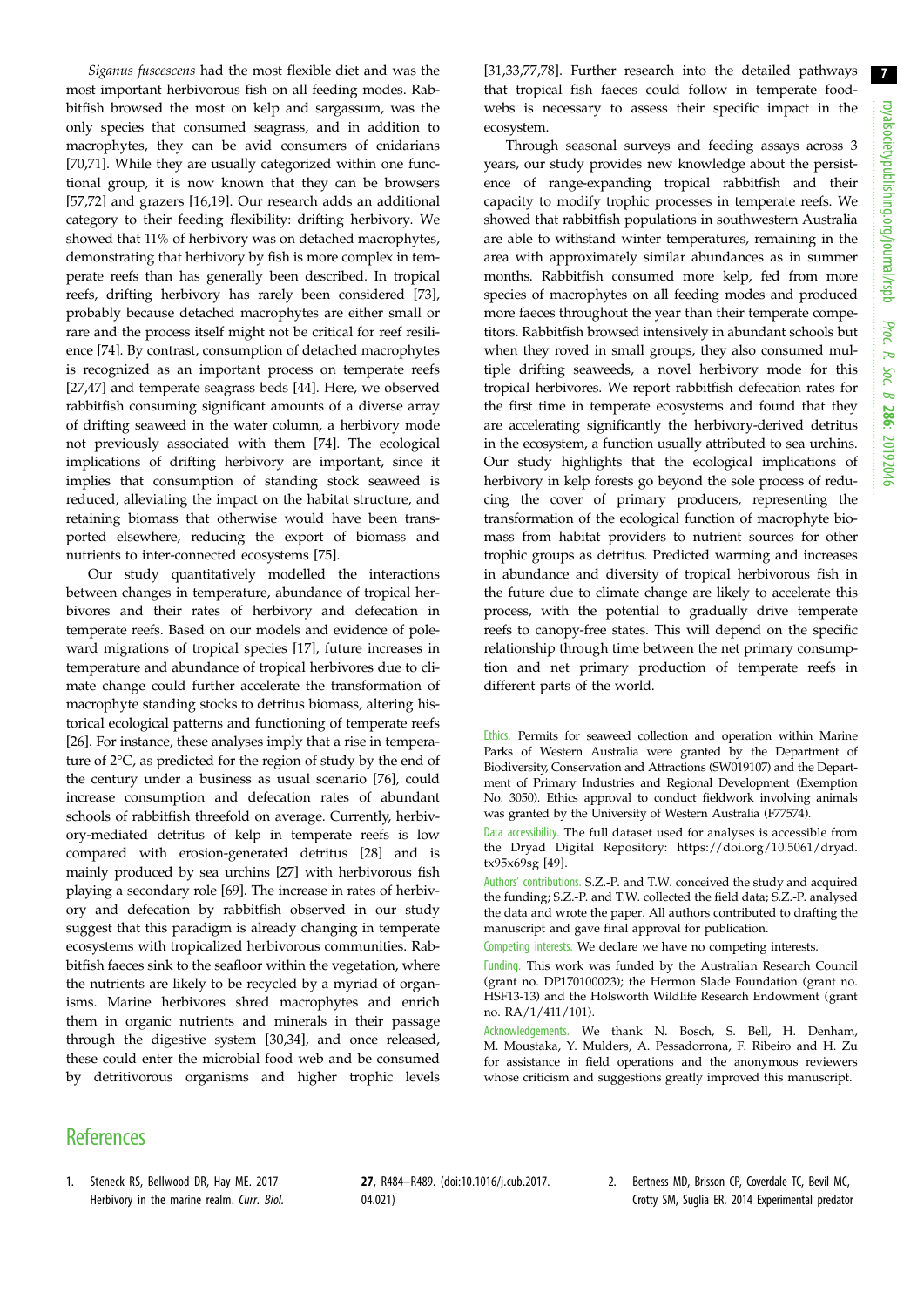<span id="page-7-0"></span>removal causes rapid salt marsh die-off. Ecol. Lett. 17, 830–835. ([doi:10.1111/ele.12287](http://dx.doi.org/10.1111/ele.12287))

- 3. Gruner DS et al. 2008 A cross-system synthesis of consumer and nutrient resource control on producer biomass. Ecol. Lett. 11, 740–755. ([doi:10.1111/j.](http://dx.doi.org/10.1111/j.1461-0248.2008.01192.x) [1461-0248.2008.01192.x\)](http://dx.doi.org/10.1111/j.1461-0248.2008.01192.x)
- 4. Vergés A, Doropoulos C, Czarnik R, McMahon K, Llonch N, Poore, A. 2018 Latitudinal variation in seagrass herbivory: global patterns and explanatory mechanisms. Glob. Ecol. Biogeogr. 27, 1068–1079. [\(doi:10.1111/geb.12767\)](http://dx.doi.org/10.1111/geb.12767)
- 5. Longo GO, Hay ME, Ferreira CEL, Floeter SR. 2018 Trophic interactions across 61 degrees of latitude in the Western Atlantic. Glob. Ecol. Biogeogr. 28, 107–117. ([doi:10.1111/geb.12806](http://dx.doi.org/10.1111/geb.12806))
- 6. Hughes TP et al. 2007 Phase shifts, herbivory, and the resilience of coral reefs to climate change. Curr. Biol. 17, 360–365. ([doi:10.1016/j.cub.2006.12.049\)](http://dx.doi.org/10.1016/j.cub.2006.12.049)
- 7. Bellwood DR, Hughes TP, Hoey AS. 2006 Sleeping functional group drives coral-reef recovery. Curr. Biol. 16, 2434–2439. [\(doi:10.1016/j.cub.2006.10.030\)](http://dx.doi.org/10.1016/j.cub.2006.10.030)
- 8. Bellwood DR, Hughes TP, Folke C, Nyström M. 2004 Confronting the coral reef crisis. Nature 429, 827–833. ([doi:10.1038/nature02691\)](http://dx.doi.org/10.1038/nature02691)
- 9. Filbee-Dexter K, Scheibling RE. 2014 Sea urchin barrens as alternative stable states of collapsed kelp ecosystems. Mar. Ecol. Prog. Ser. 495, 1–25. [\(doi:10.3354/meps10573\)](http://dx.doi.org/10.3354/meps10573)
- 10. Meekan MG, Choat JH. 1997 Latitudinal variation in abundance of herbivorous fishes: a comparison of temperate and tropical reefs. Mar. Biol. 128, 373–383. ([doi:10.1007/s002270050103](http://dx.doi.org/10.1007/s002270050103))
- 11. Floeter SR, Ferreira CEL, Dominici-Arosemena A, Zalmon IR. 2004 Latitudinal gradients in Atlantic reef fish communities: trophic structure and spatial use patterns. J. Fish Biol. 64, 1680–1699. [\(doi:10.](http://dx.doi.org/10.1111/j.0022-1112.2004.00428.x) [1111/j.0022-1112.2004.00428.x](http://dx.doi.org/10.1111/j.0022-1112.2004.00428.x))
- 12. Floeter SR, Behrens MD, Ferreira CEL, Paddack MJ, Horn MH. 2005 Geographical gradients of marine herbivorous fishes: patterns and processes. Mar. Biol. 147, 1435–1447. [\(doi:10.1007/s00227-005-](http://dx.doi.org/10.1007/s00227-005-0027-0) [0027-0](http://dx.doi.org/10.1007/s00227-005-0027-0))
- 13. Ferreira DEL, Peret AC, Coutinho R. 1998 Seasonal grazing rates and food processing by tropical herbivorous fishes. J. Fish Biol. 53, 222-235. [\(doi:10.1111/j.1095-8649.1998.tb01029.x\)](http://dx.doi.org/10.1111/j.1095-8649.1998.tb01029.x)
- 14. Polunin NVC, Harmelin-Vivien M, Galzin R. 1995 Contrasts in algal food processing among five herbivorous coral-reef fishes. J. Fish Biol. 47, 455–465. [\(doi:10.1111/j.1095-8649.1995.tb01914.x\)](http://dx.doi.org/10.1111/j.1095-8649.1995.tb01914.x)
- 15. Hoey AS, Bellwood DR. 2009 Limited functional redundancy in a high diversity system: single species dominates key ecological process on coral reefs. Ecosystems 12, 1316–1328. ([doi:10.1007/](http://dx.doi.org/10.1007/s10021-009-9291-z) [s10021-009-9291-z](http://dx.doi.org/10.1007/s10021-009-9291-z))
- 16. Bennett S, Wernberg T, Harvey ES, Santana-Garcon J, Saunders BJ. 2015 Tropical herbivores provide resilience to a climate-mediated phase shift on temperate reefs. Ecol. Lett. 18, 714-723. ([doi:10.](http://dx.doi.org/10.1111/ele.12450) [1111/ele.12450\)](http://dx.doi.org/10.1111/ele.12450)
- 17. Vergés A et al. 2014 The tropicalization of temperate marine ecosystems: climate-mediated changes in herbivory and community phase shifts.

Proc. R. Soc. B 281, 20140846. [\(doi:10.1098/rspb.](http://dx.doi.org/10.1098/rspb.2014.0846) [2014.0846\)](http://dx.doi.org/10.1098/rspb.2014.0846)

- 18. Pecl GT et al. 2017 Biodiversity redistribution under climate change: impacts on ecosystems and human well-being. Science 355, aai9214. [\(doi:10.1126/](http://dx.doi.org/10.1126/science.aai9214) [science.aai9214](http://dx.doi.org/10.1126/science.aai9214))
- 19. Vergés A, Tomas F, Cebrian E, Ballesteros E, Kizilkaya Z, Dendrinos P, Karamanlidis AA, Spiegel D, Sala E. 2014 Tropical rabbitfish and the deforestation of a warming temperate sea. J. Ecol. 102, 1518-1527. [\(doi:10.1111/1365-2745.12324\)](http://dx.doi.org/10.1111/1365-2745.12324)
- 20. Sala E, Kizilkaya Z, Yildirim D, Ballesteros E. 2011 Alien marine fishes deplete algal biomass in the Eastern Mediterranean. PLoS ONE 6, e17356. [\(doi:10.1371/journal.pone.0017356\)](http://dx.doi.org/10.1371/journal.pone.0017356)
- 21. Kumagai NH, García Molinos J, Yamano H, Takao S, Fujii M, Yamanaka Y. 2018 Ocean currents and herbivory drive macroalgae-to-coral community shift under climate warming. Proc. Natl Acad. Sci. USA 115, 8990–8995. ([doi:10.1073/pnas.](http://dx.doi.org/10.1073/pnas.1716826115) [1716826115\)](http://dx.doi.org/10.1073/pnas.1716826115)
- 22. Ling SD, Barrett NS, Edgar GJ. 2018 Facilitation of Australia's southernmost reef-building coral by sea urchin herbivory. Coral Reefs 37, 1053-1073. [\(doi:10.1007/s00338-018-1728-4](http://dx.doi.org/10.1007/s00338-018-1728-4))
- 23. Zarco-Perello S, Wernberg T, Langlois TJ, Vanderklift MA. 2017 Tropicalization strengthens consumer pressure on habitat-forming seaweeds. Sci. Rep. 7, 820. ([doi:10.1038/s41598-017-](http://dx.doi.org/10.1038/s41598-017-00991-2) [00991-2\)](http://dx.doi.org/10.1038/s41598-017-00991-2)
- 24. Azzurro E, Franzitta G, Milazzo M, Bariche M, Fanelli E. 2017 Abundance patterns at the invasion front: the case of Siganus luridus in Linosa (Strait of Sicily, Central Mediterranean Sea). Mar. Freshwater Res. 68, 697. [\(doi:10.1071/MF16024](http://dx.doi.org/10.1071/MF16024))
- 25. Takao S, Kumagai NH, Yamano H, Fujii M, Yamanaka Y. 2015 Projecting the impacts of rising seawater temperatures on the distribution of seaweeds around Japan under multiple climate change scenarios. Ecol. Evol. 5, 213–223. ([doi:10.](http://dx.doi.org/10.1002/ece3.1358) [1002/ece3.1358](http://dx.doi.org/10.1002/ece3.1358))
- 26. Vergés A, McCosker E, Mayer-Pinto M, Coleman MA, Wernberg T, Ainsworth T, Steinberg PD. 2019 Tropicalisation of temperate reefs: implications for ecosystem functions and management actions. Funct. Ecol. 33, 1000–1013. ([doi:10.1111/1365-](http://dx.doi.org/10.1111/1365-2435.13310) [2435.13310\)](http://dx.doi.org/10.1111/1365-2435.13310)
- 27. Wernberg T, Filbee-Dexter K. 2018 Grazers extend blue carbon transfer by slowing sinking speeds of kelp detritus. Sci. Rep. 8, 17180. [\(doi:10.1038/](http://dx.doi.org/10.1038/s41598-018-34721-z) [s41598-018-34721-z](http://dx.doi.org/10.1038/s41598-018-34721-z))
- 28. Krumhansl KA, Scheibling RE. 2012 Production and fate of kelp detritus. Mar. Ecol. Prog. Ser. 467, 281–302. ([doi:10.3354/meps09940\)](http://dx.doi.org/10.3354/meps09940)
- 29. De Bettignies T, Wernberg T, Lavery PS, Vanderklift MA, Mohring MB. 2013 Contrasting mechanisms of dislodgement and erosion contribute to production of kelp detritus. Limnol. Oceanogr. 58, 1680–1688. [\(doi:10.4319/lo.2013.58.5.1680\)](http://dx.doi.org/10.4319/lo.2013.58.5.1680)
- 30. Sauchyn LK, Scheibling RE. 2009 Degradation of sea urchin feces in a rocky subtidal ecosystem: implications for nutrient cycling and energy flow. Aquat. Biol. 6, 99–108. [\(doi:10.3354/ab00171](http://dx.doi.org/10.3354/ab00171))
- 31. Yorke CE, Page HM, Miller RJ. 2019 Sea urchins mediate the availability of kelp detritus to benthic consumers. Proc. R. Soc. B 286, 20190846. [\(doi:10.](http://dx.doi.org/10.1098/rspb.2019.0846) [1098/rspb.2019.0846\)](http://dx.doi.org/10.1098/rspb.2019.0846)
- 32. Dethier MN, Hoins G, Kobelt J, Lowe AT, Galloway AWE, Schram JB, Raymore M, Duggins DO. 2019 Feces as food: the nutritional value of urchin feces and implications for benthic food webs. J. Exp. Mar. Biol. Ecol. 514–515, 95–102. ([doi:10.1016/j.jembe.](http://dx.doi.org/10.1016/j.jembe.2019.03.016) [2019.03.016](http://dx.doi.org/10.1016/j.jembe.2019.03.016))
- 33. Pinnegar JK, Polunin NVC. 2006 Planktivorous damselfish support significant nitrogen and phosphorus fluxes to Mediterranean reefs. Mar. Biol. 148, 1089–1099. [\(doi:10.1007/s00227-005-0141-z\)](http://dx.doi.org/10.1007/s00227-005-0141-z)
- 34. Wotton RS, Malmqvist B. 2001 Feces in aquatic ecosystems. Bioscience 51, 537–544. ([doi:10.1641/](http://dx.doi.org/10.1641/0006-3568(2001)051[0537:FIAE]2.0.CO;2) [0006-3568\(2001\)051\[0537:FIAE\]2.0.CO;2\)](http://dx.doi.org/10.1641/0006-3568(2001)051[0537:FIAE]2.0.CO;2)
- 35. Bennett S, Wernberg T, Connell SD, Hobday AJ, Johnson CR, Poloczanska ES. 2016 The 'Great Southern Reef': social, ecological and economic value of Australia's neglected kelp forests. Mar. Freshwater Res. 67, 47–56. [\(doi:10.1071/](http://dx.doi.org/10.1071/MF15232) [MF15232](http://dx.doi.org/10.1071/MF15232))
- 36. Filbee-Dexter K, Wernberg T. 2018 Rise of turfs: a new battlefront for globally declining kelp forests. Bioscience 68, 64–76. ([doi:10.1093/biosci/bix147](http://dx.doi.org/10.1093/biosci/bix147))
- 37. Pörtner HO, Farrell AP. 2008 Ecology. Physiology and climate change. Science 322, 690–692. [\(doi:10.](http://dx.doi.org/10.1126/science.1163156) [1126/science.1163156](http://dx.doi.org/10.1126/science.1163156))
- 38. Pörtner HO, Peck MA. 2010 Climate change effects on fishes and fisheries: towards a cause-and-effect understanding. J. Fish Biol. 77, 1745–1779. [\(doi:10.](http://dx.doi.org/10.1111/j.1095-8649.2010.02783.x) [1111/j.1095-8649.2010.02783.x\)](http://dx.doi.org/10.1111/j.1095-8649.2010.02783.x)
- 39. Eme J, Bennett WA. 2008 Low temperature as a limiting factor for introduction and distribution of Indo-Pacific damselfishes in the eastern United States. J. Therm. Biol. 33, 62–66. [\(doi:10.1016/j.](http://dx.doi.org/10.1016/j.jtherbio.2007.10.003) itherbio.2007.10.003)
- 40. Clements KD, Choat JH. 1993 Influence of season, ontogeny and tide on the diet of the temperate marine herbivorous fish Odax pullus (Odacidae). Mar. Biol. 117, 213–220. [\(doi:10.1007/BF00345665](http://dx.doi.org/10.1007/BF00345665))
- 41. Tomas F, Turon X, Romero J. 2005 Seasonal and small-scale spatial variability of herbivory pressure on the temperate seagrass Posidonia oceanica. Mar. Ecol. Prog. Ser. 301, 95–107. ([doi:10.3354/](http://dx.doi.org/10.3354/meps301095) [meps301095\)](http://dx.doi.org/10.3354/meps301095)
- 42. Hurst TP. 2007 Causes and consequences of winter mortality in fishes. J. Fish Biol. 71, 315-345. ([doi:10.1111/j.1095-8649.2007.01596.x\)](http://dx.doi.org/10.1111/j.1095-8649.2007.01596.x)
- 43. Zarco-Perello S, Pratchett M, Liao V. 2012 Temperature–growth performance curves for a coral reef fish, Acanthochromis polyacanthus. Galaxea J. Coral Reef Stud. 14, 97–103. [\(doi:10.3755/](http://dx.doi.org/10.3755/galaxea.14.97) [galaxea.14.97\)](http://dx.doi.org/10.3755/galaxea.14.97)
- 44. Wernberg T, Vanderklift MA, How J, Lavery PS. 2006 Export of detached macroalgae from reefs to adiacent seagrass beds. Oecologia 147, 692-701. ([doi:10.1007/s00442-005-0318-7](http://dx.doi.org/10.1007/s00442-005-0318-7))
- 45. Goetze JS et al. 2019 A field and video analysis guide for diver operated stereo-video. Methods Ecol. Evol. 10, 1083–1090. ([doi:10.1111/2041-210X.](http://dx.doi.org/10.1111/2041-210X.13189) [13189\)](http://dx.doi.org/10.1111/2041-210X.13189)